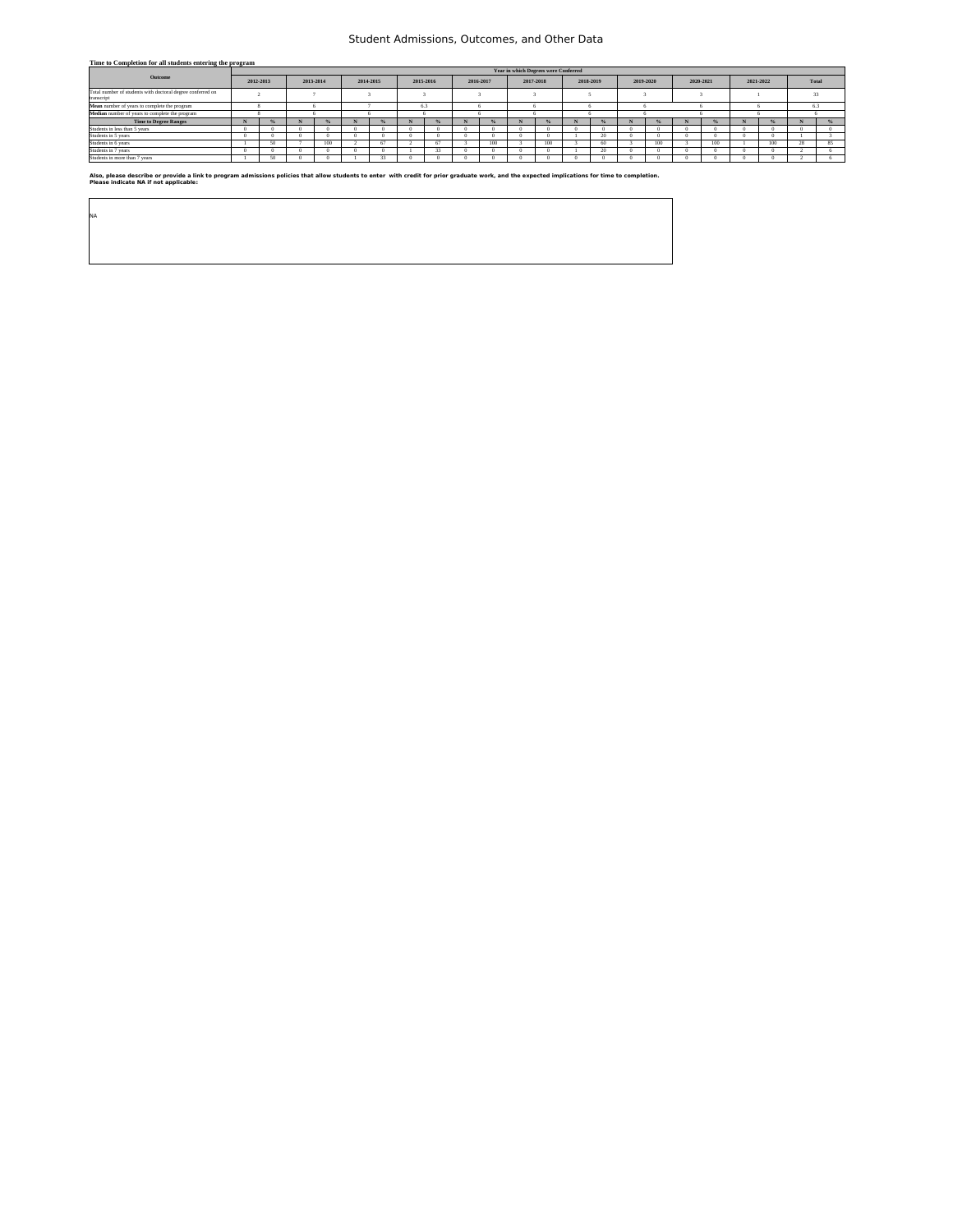## **Program Costs**

| <b>Description</b>                                                                                                  | 2021-2022 1st-year<br><b>Cohort Cost</b> |
|---------------------------------------------------------------------------------------------------------------------|------------------------------------------|
| Tuition for full-time students (in-state)                                                                           | $$0*$                                    |
| Tuition for full-time students (out-of-state)                                                                       | $\$0*$                                   |
| Tuition per credit hour for part-time students <i>(if applicable enter amount; if not</i><br>applicable enter "NA") | NΑ                                       |
| University/institution fees or costs                                                                                | \$0                                      |
| Additional estimated fees or costs to students (e.g. books, travel, etc.)                                           | \$0                                      |

\*Note: All students admitted to the clinical program have a full tuition remission for 5 academic years as well as the internship year (typically completed during the 6th year), and a 12-month stipend paid for 5 years in Fellows for four semesters (typically during the second and third years of graduate study). residency at Yale. For 2022-2023 the stipend is \$38,300/year. All students are required to serve as Teaching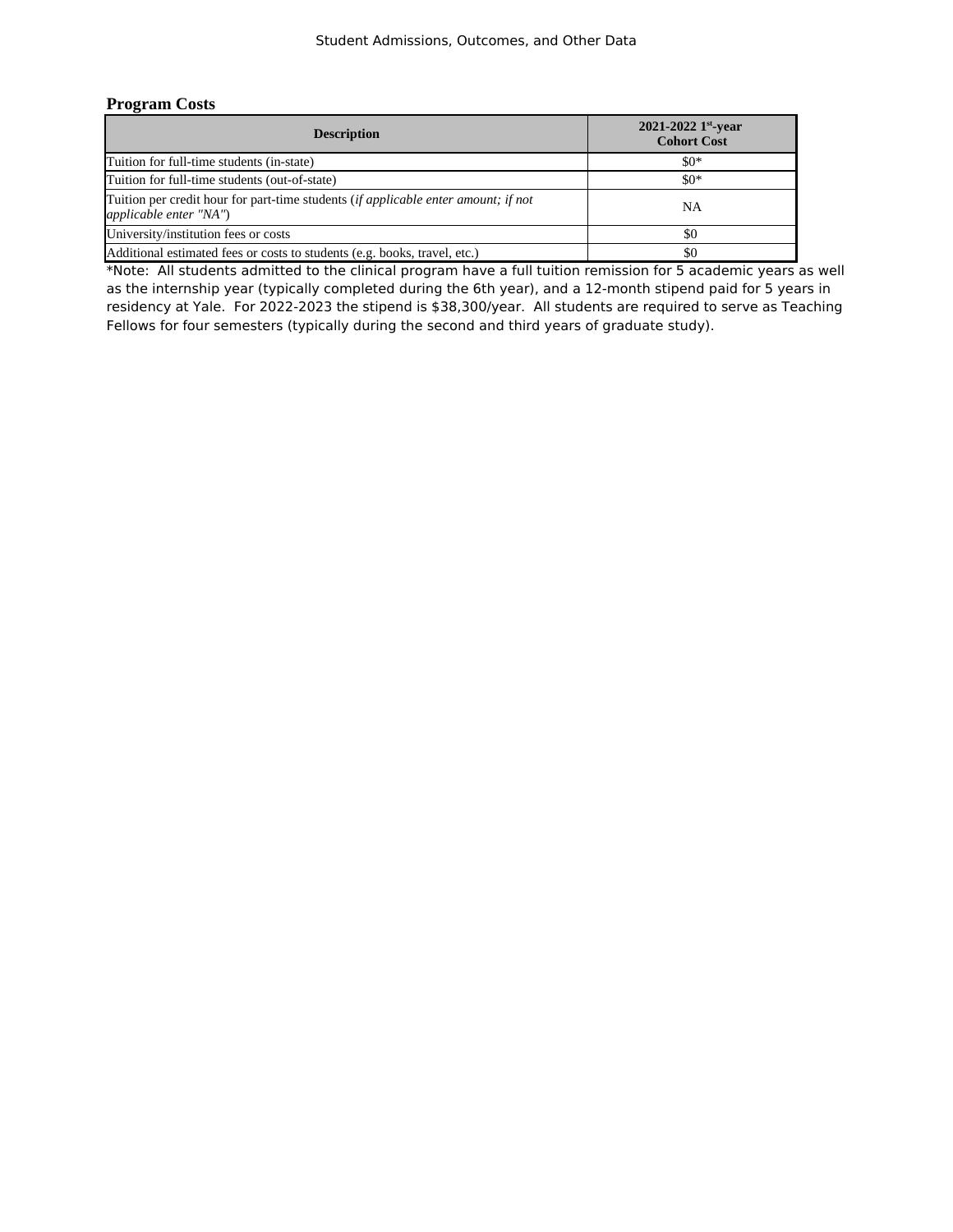## **Internship Placement - Table 1**

|                                                                                                                                  |                |               |   |           |          |           |   |           |  |           |   | <b>Year Applied for Internship</b> |           |          |   |           |           |          |           |           |     |
|----------------------------------------------------------------------------------------------------------------------------------|----------------|---------------|---|-----------|----------|-----------|---|-----------|--|-----------|---|------------------------------------|-----------|----------|---|-----------|-----------|----------|-----------|-----------|-----|
| Outcome                                                                                                                          |                | 2011-2012     |   | 2012-2013 |          | 2013-2014 |   | 2014-2015 |  | 2015-2016 |   | 2016-2017                          | 2017-2018 |          |   | 2018-2019 | 2019-2020 |          | 2020-2021 | 2021-2022 |     |
|                                                                                                                                  | N              | $\frac{9}{6}$ | N | %         | N        |           | N | %         |  | %         | N | %                                  |           |          | N | %         |           |          |           | N         |     |
| Students who obtained APA/CPA-accredited internships                                                                             |                | 100           |   | 100       |          | 100       |   | 100       |  | 100       |   | 100                                |           | 100      |   | 100       | 100       |          | 100       |           | 100 |
| Students who obtained APPIC member internships that were not<br>APA/CPA-accredited (if applicable)                               | $\Omega$       |               |   | $\theta$  | $\Omega$ |           |   | $\Omega$  |  |           |   | $\Omega$                           |           | $\theta$ |   | $\Omega$  | $\Omega$  |          |           |           |     |
| Students who obtained other membership organization internships<br>(e.g. CAPIC) that were not APA/CPA-accredited (if applicable) | $\Omega$       |               |   | $\Omega$  | $\Omega$ |           |   | $\Omega$  |  |           | £ | $\Omega$                           |           | $\Omega$ |   | $\Omega$  | $\Omega$  |          |           |           |     |
| Students who obtained internships conforming to CDSPP<br>guidelines that were not APA/CPA-accredited (if applicable)             | $\overline{0}$ |               |   | -O        | $\Omega$ |           |   | $\Omega$  |  |           |   | $\Omega$                           |           | $\theta$ |   | $\Omega$  | $\Omega$  |          |           |           |     |
| Students who obtained other internships that were not APA/CPA-<br>accredited (if applicable)                                     | $\theta$       |               |   | -O        | $\Omega$ |           |   | $\Omega$  |  |           |   | $\Omega$                           |           | - 0      |   | $\Omega$  | $\Omega$  | $\Omega$ |           |           |     |
| Students who obtained any internship                                                                                             |                | 100           |   | 100       | <b>B</b> | 100       |   | 100       |  | 100       |   | 100                                |           | 100      |   | 100       | 100       |          | 100       |           | 100 |
| Students who sought or applied for internships including those<br>who withdrew from the application process                      |                |               |   |           |          |           |   |           |  |           |   |                                    |           |          |   |           |           |          |           |           |     |

#### **Internship Placement - Table 2**

|                                                                                                             |           | <b>Year Applied for Internship</b> |           |     |           |             |           |               |           |     |           |               |           |     |           |               |           |     |           |     |           |     |
|-------------------------------------------------------------------------------------------------------------|-----------|------------------------------------|-----------|-----|-----------|-------------|-----------|---------------|-----------|-----|-----------|---------------|-----------|-----|-----------|---------------|-----------|-----|-----------|-----|-----------|-----|
| Outcome                                                                                                     | 2011-2012 |                                    | 2012-2013 |     | 2013-2014 |             | 2014-2015 |               | 2015-2016 |     | 2016-2017 |               | 2017-2018 |     | 2018-2019 |               | 2019-2020 |     | 2020-2021 |     | 2021-2022 |     |
|                                                                                                             |           |                                    |           | œ   | N         |             |           | $\frac{1}{2}$ |           |     |           | $\frac{9}{2}$ |           |     |           | $\frac{9}{2}$ |           |     |           |     | N         |     |
| Students who sought or applied for internships including those<br>who withdrew from the application process |           | 100                                |           | 100 |           | 3.01        |           | 100           |           | 100 |           | 100           |           | 100 |           | 100           |           | 100 |           | 100 |           | 100 |
| Students who obtained paid internships                                                                      |           | 100                                |           | 100 |           | 500<br>,,,, |           | 100           |           | 100 |           | 100           |           | 100 |           | 100           |           | 100 |           | 100 |           | 100 |
| Students who obtained half-time intemships* (if applicable)                                                 |           |                                    |           |     |           |             |           |               |           |     |           |               |           |     |           |               |           |     |           |     |           |     |

 $^\ast$  Cell should only include students who applied for internship and are included in applied cell count from "Internship Placement – Table 1"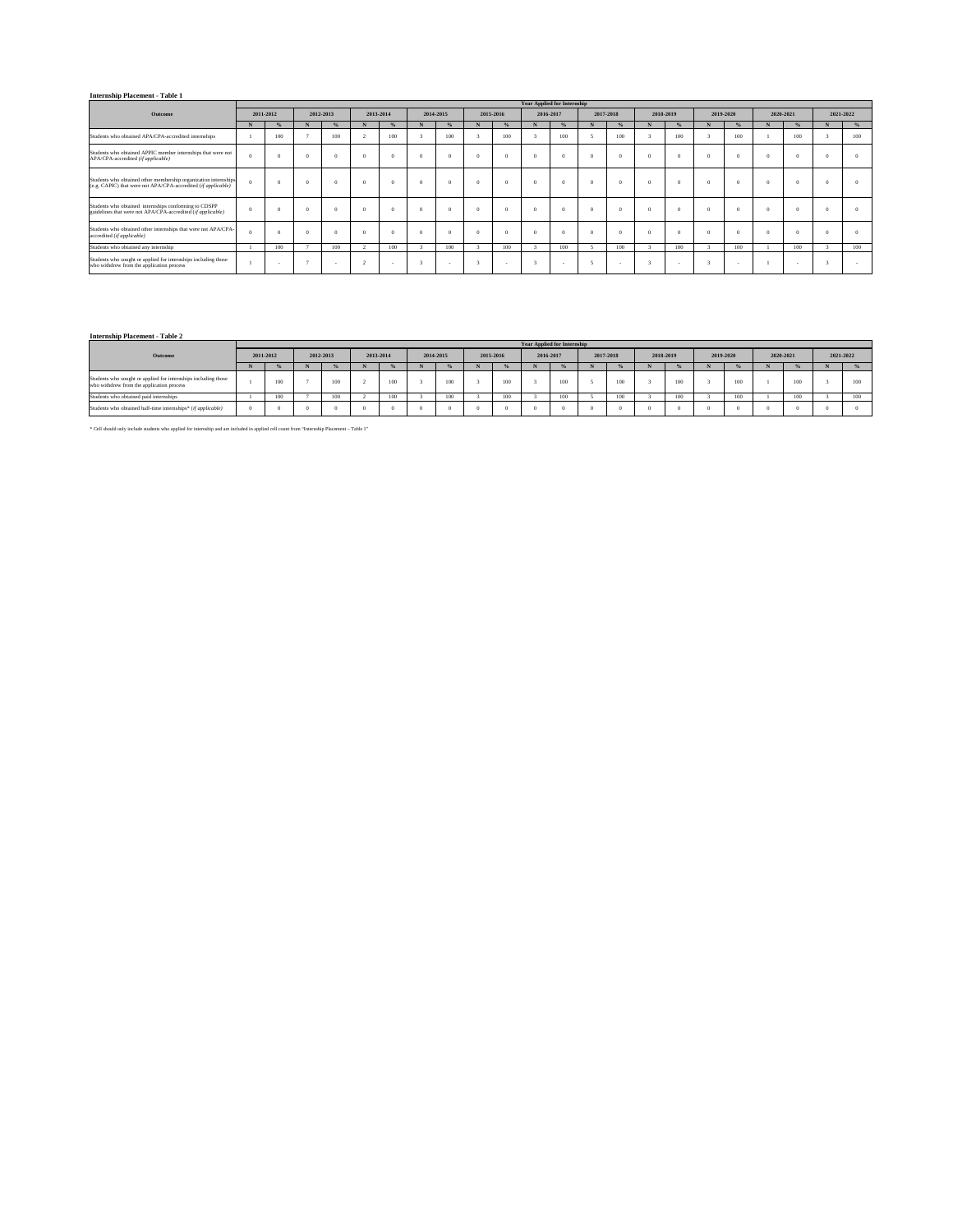| <b>Attrition</b>                                                                          |           |     |           |          |           |     |           |          |        |           |                                 |           |              |           |        |               |           |          |           |          |           |          |
|-------------------------------------------------------------------------------------------|-----------|-----|-----------|----------|-----------|-----|-----------|----------|--------|-----------|---------------------------------|-----------|--------------|-----------|--------|---------------|-----------|----------|-----------|----------|-----------|----------|
|                                                                                           |           |     |           |          |           |     |           |          |        |           | <b>Year of First Enrollment</b> |           |              |           |        |               |           |          |           |          |           |          |
| Variable                                                                                  | 2011-2012 |     | 2012-2013 |          | 2013-2014 |     | 2014-2015 |          |        | 2015-2016 |                                 | 2016-2017 |              | 2017-2018 |        | 2018-2019     | 2019-2020 |          | 2020-2021 |          | 2021-2022 |          |
|                                                                                           | N         | %   |           | %        | N         | %   | N         | %        |        | %         | N                               | %         |              | %         | N      | $\frac{9}{6}$ |           | %        | N         | %        | N         | %        |
| Students for whom this is the year of<br>first enrollment (i.e. new students)             |           | 100 |           | 100      |           | 100 |           | 100      |        | 100       |                                 | 100       | $\mathbf{A}$ | 100       |        | 100           | z         | 100      |           | 100      | $\Delta$  | 100      |
| Students whose doctoral degrees<br>were conferred on their transcripts                    |           | 60  |           | 80       |           | 100 |           | 100      |        | 60        | $\Omega$                        |           |              |           | n      | $\Omega$      | -O        |          |           | -63      |           |          |
| Students still enrolled in program                                                        | $\Omega$  | n   | $\Omega$  | $\Omega$ | n         |     | $\Omega$  |          |        |           |                                 | 40        |              | 75        | $\sim$ | 100           |           | 100      |           | 100      | $\Delta$  | 100      |
| Students no longer enrolled for any<br>reason other than conferral of<br>doctoral degree* |           | 40  |           | 20       | $\Omega$  |     | $\Omega$  | $\Omega$ | $\sim$ | 40        | $\sim$                          | 60        |              | 25        | 0      | $\theta$      | -0        | $\Omega$ | $\Omega$  | $\Omega$ |           | $\Omega$ |

\*Note: 4 of the 7 students who<br>entered the program from 2012<br>entward dat are listed as no longer<br>in the clinical program opted to<br>work toward their doctoral degrees<br>in other areas of psychology at<br>Yale and have graduated w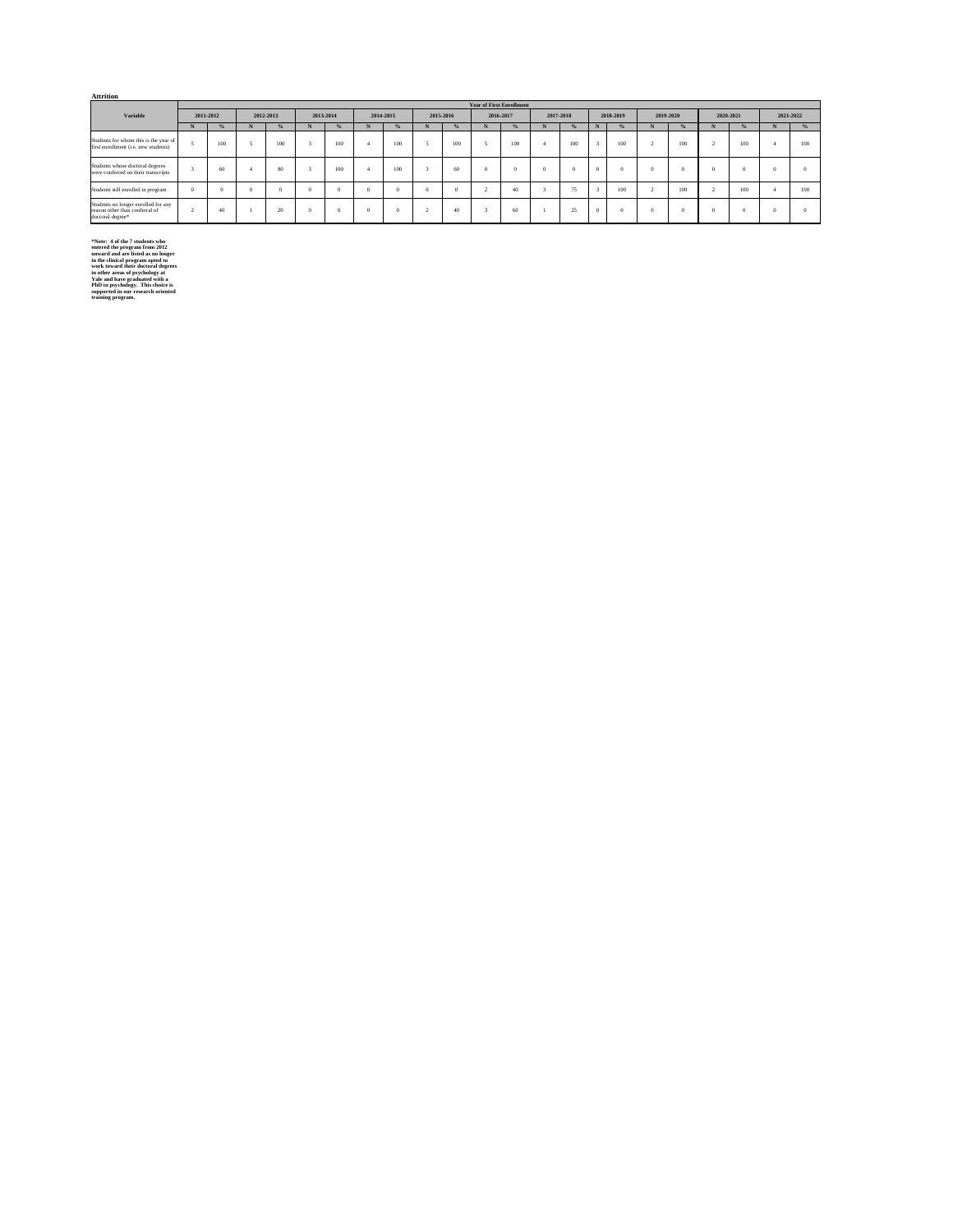# **Licensure**

| <b>Outcome</b>                                                                                                       | 2012-2020 |
|----------------------------------------------------------------------------------------------------------------------|-----------|
| The total number of program graduates (doctoral degrees conferred on transcript)<br>between 2 and 10 years ago       | 34        |
| The number of these graduates (between 2 and 10 years ago) who became licensed<br>psychologists in the past 10 years | 28        |
| Licensure percentage*                                                                                                | 82%       |

Note: Many program graduates obtain academic positions that do not require licensure, which is in line with the program goals. All program graduates who have applied for licensure have obtained licensure.